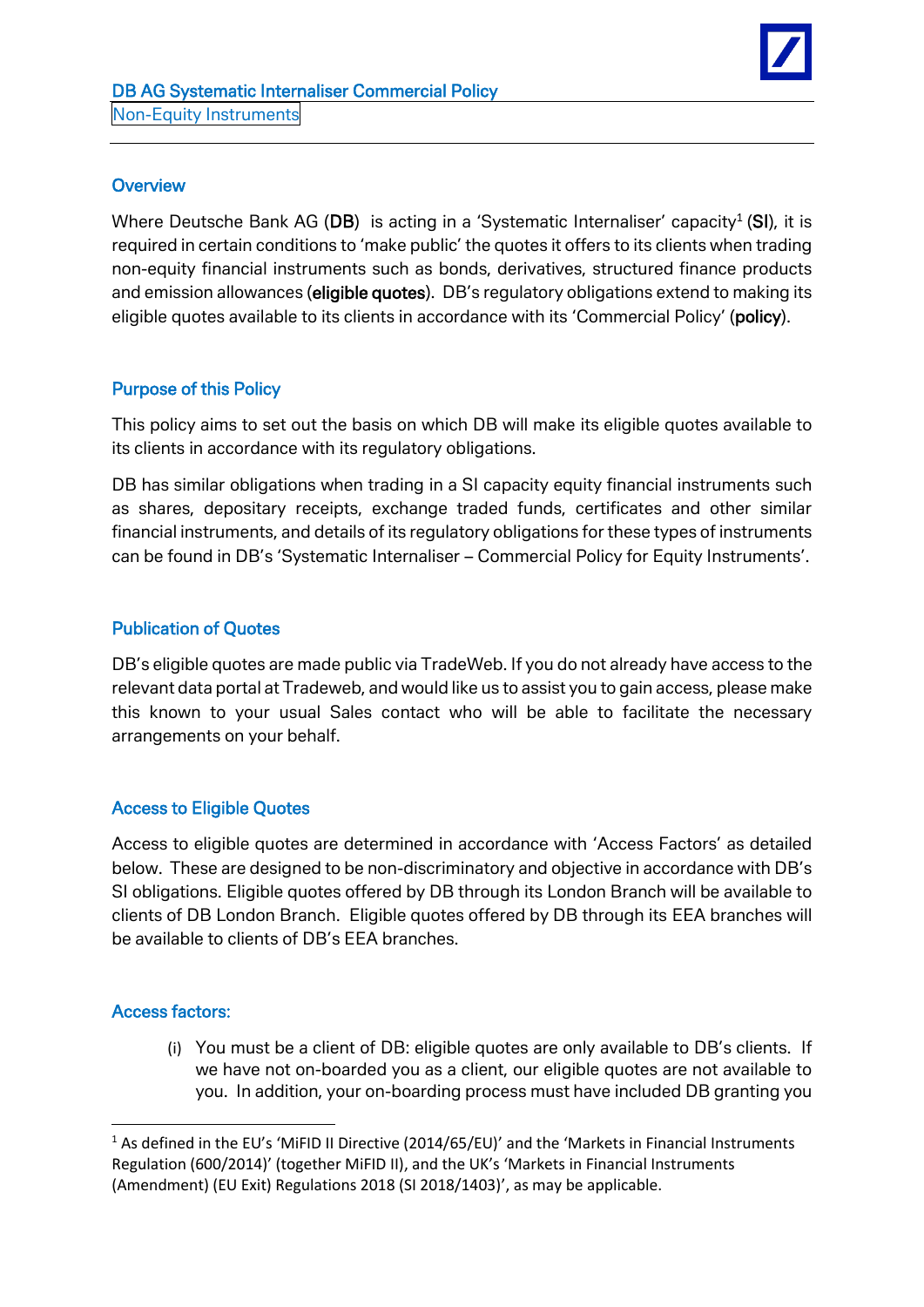

the relevant permissions to transact in the specific product types relevant to the eligible quotes, and the execution of all required trading documentation relevant to your trading relationship with DB.

- (ii) Risk Profile: Where your risk profile is not equal to that of the client to whom the eligible quote has been provided, you may not be able to access the eligible quote. Risk profile can include, but is not limited to, the following:
	- a) Your credit rating
	- b) Your credit support annex terms
	- c) Your jurisdiction of incorporation (i.e. high –v- low risk jurisdictions)
	- d) Your 'client type' (for example, highly leveraged AIF, low leverage pension fund)
- (iii) Trade size: Where your requested trade size differs to that of the client to whom the eligible quote was provided, you may not be able to access the eligible quote.
- (iv) Cleared and Uncleared transactions/CCP: Where the eligible quote we provided to another client was offered in respect of a transaction in a derivative which is intended to be cleared may not be available to you if you intend to enter into a transaction in the same derivative on a bilateral/uncleared basis, or via a different CCP.
- (v) Client Resources: Where your resources do not match those of the client to whom the eligible quote was provided, you may not be able to access the eligible quote. 'Resources' would include both financial and non-financial resource types. Examples of which can include, but are not limited to the following:
	- a. Financial Resources
		- i. Balance Sheet
		- ii. Risk weighted assets
		- iii. Funding
	- b. Non-Financial Resources
		- i. Client cost footprint
- (vi) Client Strategy: Where your overall 'client strategy' does not match those of the client to whom the eligible quote was provided, you may not be able to access the eligible quote. Client strategy includes, but is not limited to, the following:
	- a. Client revenue generation
	- b. Client growth potential
	- c. Client's track record
	- d. Depth and longevity of the client relationship

To access an eligible quote, please use your usual method of trading access with us, or communicate with your usual DB contact person. To enable us to identify the relevant eligible quote, please take note of the quote ID. A determination as to